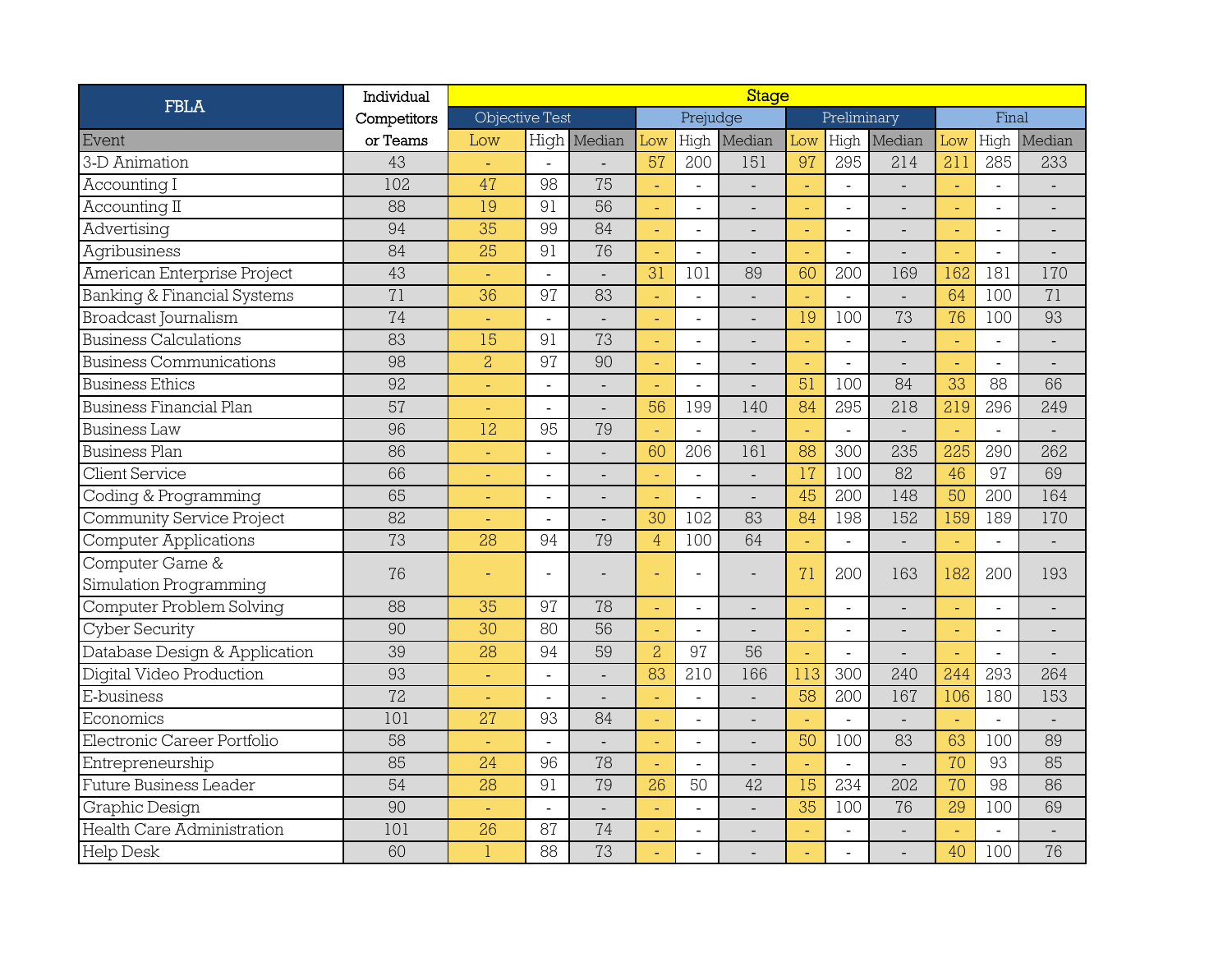| <b>FBLA</b>                              | Individual      | <b>Stage</b>    |                          |             |     |                          |                |             |                |                |       |                |                          |
|------------------------------------------|-----------------|-----------------|--------------------------|-------------|-----|--------------------------|----------------|-------------|----------------|----------------|-------|----------------|--------------------------|
|                                          | Competitors     |                 | Objective Test           |             |     | Prejudge                 |                | Preliminary |                |                | Final |                |                          |
| Event                                    | or Teams        | Low             |                          | High Median | Low | High                     | Median         | Low         |                | High Median    | Low   | High           | Median                   |
| Hospitality & Event Management           | 81              | 46              | 95                       | 81          |     | $\blacksquare$           |                |             |                |                | 26    | 100            | 59                       |
| Impromptu Speaking                       | 81              |                 |                          |             |     | $\sim$                   |                | 34          | 100            | 80             | 71    | 96             | 84                       |
| Insurance & Risk Management              | 73              | 3               | 91                       | 69          |     |                          |                |             |                |                | ä,    | $\overline{a}$ |                          |
| International Business                   | $\overline{82}$ | $\overline{25}$ | 98                       | 84          |     | $\overline{a}$           |                | ÷,          | $\overline{a}$ |                | 40    | 82             | 61                       |
| Introduction to Business                 | 118             | $\overline{27}$ | 98                       | 83          |     |                          |                |             |                |                |       | $\overline{a}$ |                          |
| Introduction to Business Communication   | 108             | 28              | 98                       | 82          |     |                          |                |             |                |                |       | $\blacksquare$ |                          |
| Introduction to Business<br>Presentation | 95              |                 |                          |             |     |                          |                | 21          | 100            | 86             | 83    | 100            | 91                       |
| Introduction to Business Procedures      | 92              | 19              | 98                       | 83          |     | $\overline{a}$           | $\overline{a}$ |             | $\overline{a}$ | $\overline{a}$ |       | $\overline{a}$ |                          |
| Introduction to Event Planning           | 91              | 19              | 96                       | 76          |     | $\overline{\phantom{a}}$ |                |             | $\overline{a}$ |                | 38    | 78             | 49                       |
| Introduction to FBLA                     | 91              | 29              | 96                       | 79          |     | $\overline{a}$           |                |             | $\overline{a}$ |                |       | $\sim$         | $\overline{a}$           |
| Introduction to Financial Math           | 114             | 27              | 89                       | 81          |     |                          |                |             |                |                |       | $\overline{a}$ |                          |
| Introduction to Information Technology   | 96              | 23              | 90                       | 71          |     | $\sim$                   |                |             |                |                |       | $\sim$         |                          |
| Introduction to Parliamentary Procedure  | 81              | 23              | 97                       | 54          |     | $\sim$                   |                |             |                |                |       | $\sim$         |                          |
| Introduction to Public Speaking          | 110             |                 |                          |             |     |                          |                | 23          | 100            | 78             | 63    | 99             | 87                       |
| Introduction to Social Media Strategy    | 84              |                 | $\overline{\phantom{a}}$ |             |     | $\overline{a}$           |                | 22          | 100            | 79             | 46    | 87             | 68                       |
| <b>Job Interview</b>                     | 99              |                 |                          |             | 21  | 50                       | 45             | 36          | 150            | 125            | 63    | 97             | 87                       |
| Tournalism                               | 81              | 35              | 89                       | 76          |     | $\overline{\phantom{a}}$ |                |             |                |                |       | $\blacksquare$ |                          |
| Local Chapter Annual Business<br>Report  | 83              |                 |                          |             | 35  | 105                      | 91             | 86          | 199            | 176            | 155   | 199            | 170                      |
| Management Decision Making               | 77              | 10              | 97                       | 79          |     | $\blacksquare$           |                | ä,          | $\overline{a}$ |                | 36    | 80             | 60                       |
| Management Information Systems           | 43              | 18              | 75                       | 62          |     | $\overline{a}$           | $\overline{a}$ |             | $\overline{a}$ |                | 43    | 84             | 71                       |
| Marketing                                | 84              | $\overline{31}$ | 90                       | 79          |     |                          |                |             | $\overline{a}$ |                | 51    | 95             | 75                       |
| Mobile Application Development           | $\overline{38}$ |                 |                          |             |     | $\sim$                   |                | 58          | 200            | 167            | 133   | 195            | 178                      |
| Network Design                           | 39              | 24              | 92                       | 68          | ä,  | $\overline{a}$           |                |             | ÷.             |                | 30    | 91             | 62                       |
| Networking Infrastructures               | 71              | 21              | 90                       | 62          |     |                          |                | ÷           | ÷,             |                | ä,    | $\overline{a}$ |                          |
| Organizational Leadership                | 93              | 13              | 99                       | 70          |     | L.                       |                |             | ÷.             |                |       | $\blacksquare$ | $\overline{\phantom{a}}$ |
| Parliamentary Procedure                  | 56              | $\overline{c}$  | 96                       | 57          |     |                          |                |             |                |                | 20    | 100            | 83                       |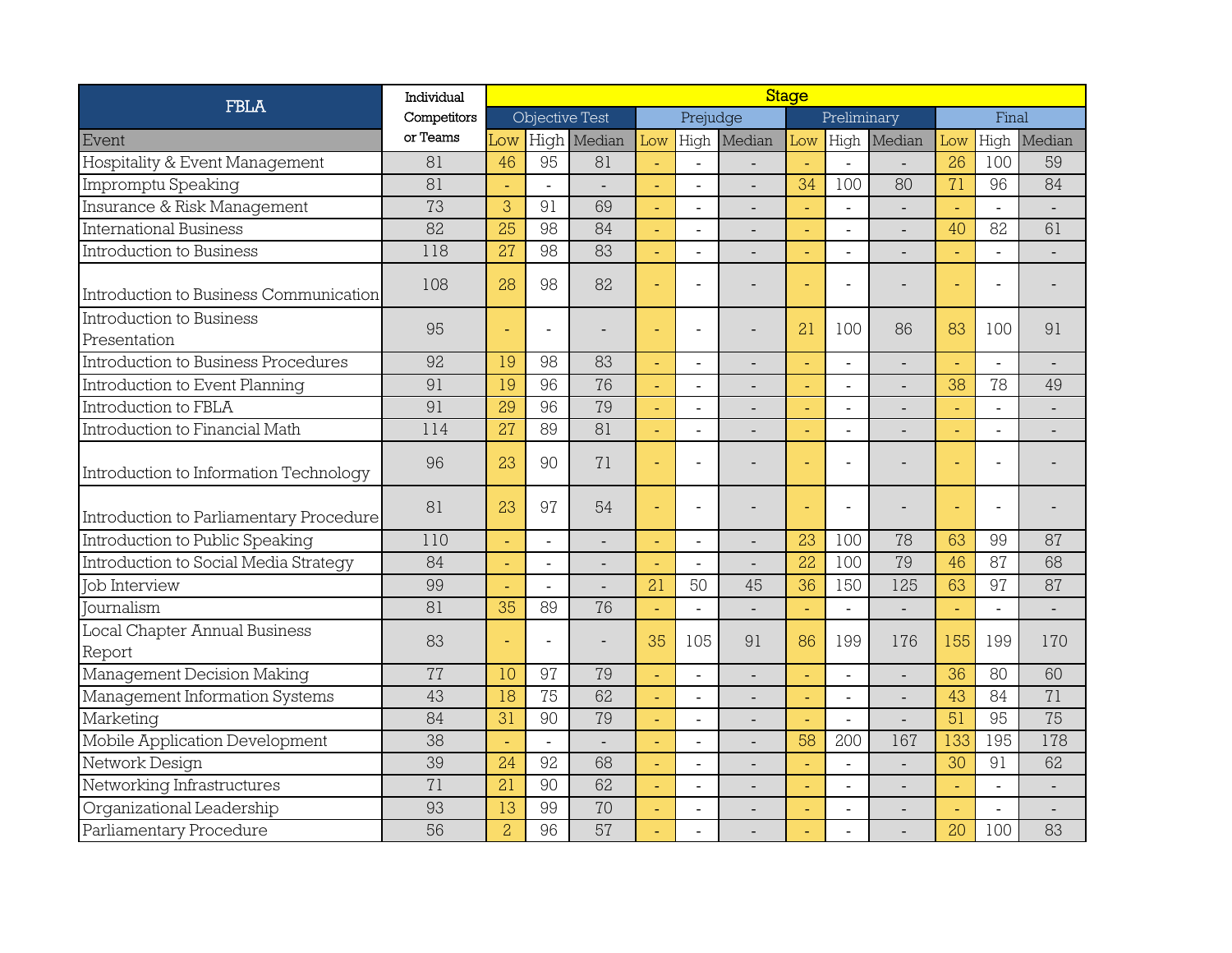| <b>FBLA</b>                       | Individual  | Stage                    |                          |             |                          |                          |        |                          |             |        |       |                          |        |
|-----------------------------------|-------------|--------------------------|--------------------------|-------------|--------------------------|--------------------------|--------|--------------------------|-------------|--------|-------|--------------------------|--------|
|                                   | Competitors | Objective Test           |                          |             | Prejudge                 |                          |        |                          | Preliminary |        | Final |                          |        |
| Event                             | or Teams    | Low                      |                          | High Median | Low                      | High                     | Median | Low                      | High        | Median | Low   | High                     | Median |
| Partnership with Business Project | 37          |                          |                          |             | 29                       | 109                      | 82     | 81                       | 200         | 147    | 139   | 183                      | 153    |
| Personal Finance                  | 97          | 36                       | 96                       | 83          |                          | $\equiv$                 |        | ÷                        |             |        |       | $\sim$                   |        |
| Political Science                 | 92          | 23                       | 97                       | 89          |                          | -                        |        | ÷                        |             |        |       | $\overline{\phantom{0}}$ |        |
| Public Service Announcement       | 82          | ÷                        |                          |             |                          | ۰                        |        | 25                       | .00         | 77     | 59    | 96                       | 80     |
| Public Speaking                   | 93          | ÷                        |                          |             |                          |                          |        | 34                       | .00         | 88     | 77    | 95                       | 91     |
| Publication Design                | 86          | $\overline{\phantom{a}}$ |                          |             |                          | $\overline{\phantom{0}}$ |        | 33                       | 100         | 84     | 70    | 83                       | 76     |
| Sales Presentation                | 86          |                          |                          |             | $\overline{\phantom{a}}$ | Ξ.                       |        | 12                       | 100         | 68     | 43    | 86                       | 54     |
| Securities & Investments          | 88          | 57                       | 95                       | 83          |                          |                          |        | $\overline{\phantom{0}}$ |             |        |       | $\overline{\phantom{0}}$ |        |
| Social Media Strategies           | 75          | ٠                        |                          |             |                          | -                        |        | 26                       | 100         | 81     | 61    | 93                       | 75     |
| Sports & Entertainment Management | 87          | 33                       | 89                       | 74          | ÷.                       | Ξ.                       |        | $\sim$                   |             |        | 33    | 93                       | 81     |
| Spreadsheet Applications          | 70          | 16                       | 90                       | 63          | 6                        | 100                      | 77     | ÷                        |             |        |       | $\overline{\phantom{0}}$ |        |
| Supply Chain Management           | 71          | 27                       | 92                       | 69          |                          | $\blacksquare$           |        | ÷                        |             |        |       | $\overline{\phantom{0}}$ |        |
| <b>Website Design</b>             | 93          | -                        | $\overline{\phantom{0}}$ |             |                          |                          |        | 19                       | 199         | 163    | 124   | 196                      | 158    |
| Word Processing                   | 79          | 26                       | 96                       | 73          | 9                        | 100                      | 57     | -                        |             |        |       |                          |        |